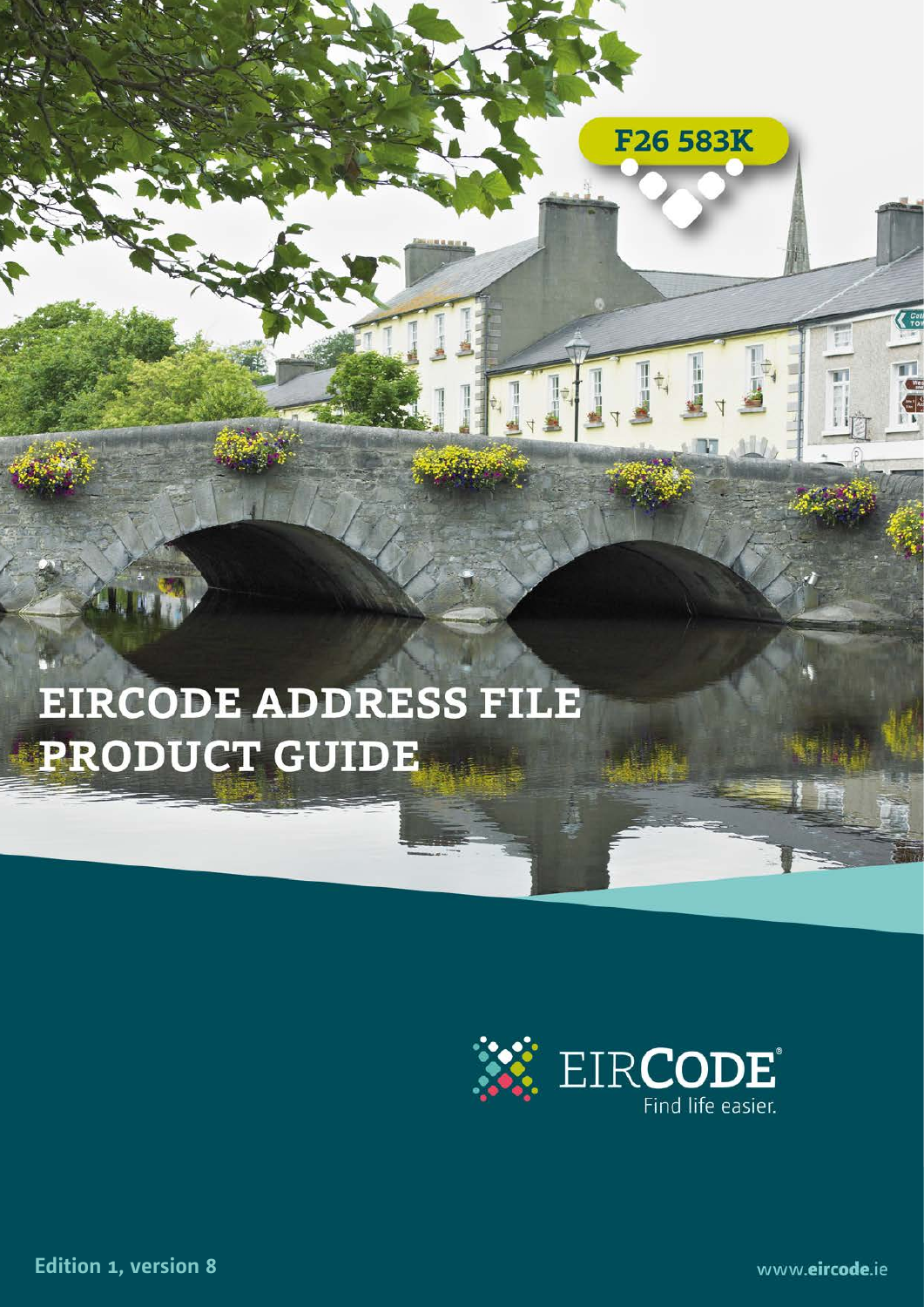# **Table of Contents**

| 1. |     |  |
|----|-----|--|
|    | 1.1 |  |
|    | 1.7 |  |
|    | 1.3 |  |
|    | 1.4 |  |
|    | 1.5 |  |
|    | 1.6 |  |
|    | 1.7 |  |
|    | 1.8 |  |
| 2. |     |  |
|    |     |  |
|    | 2.2 |  |
|    |     |  |

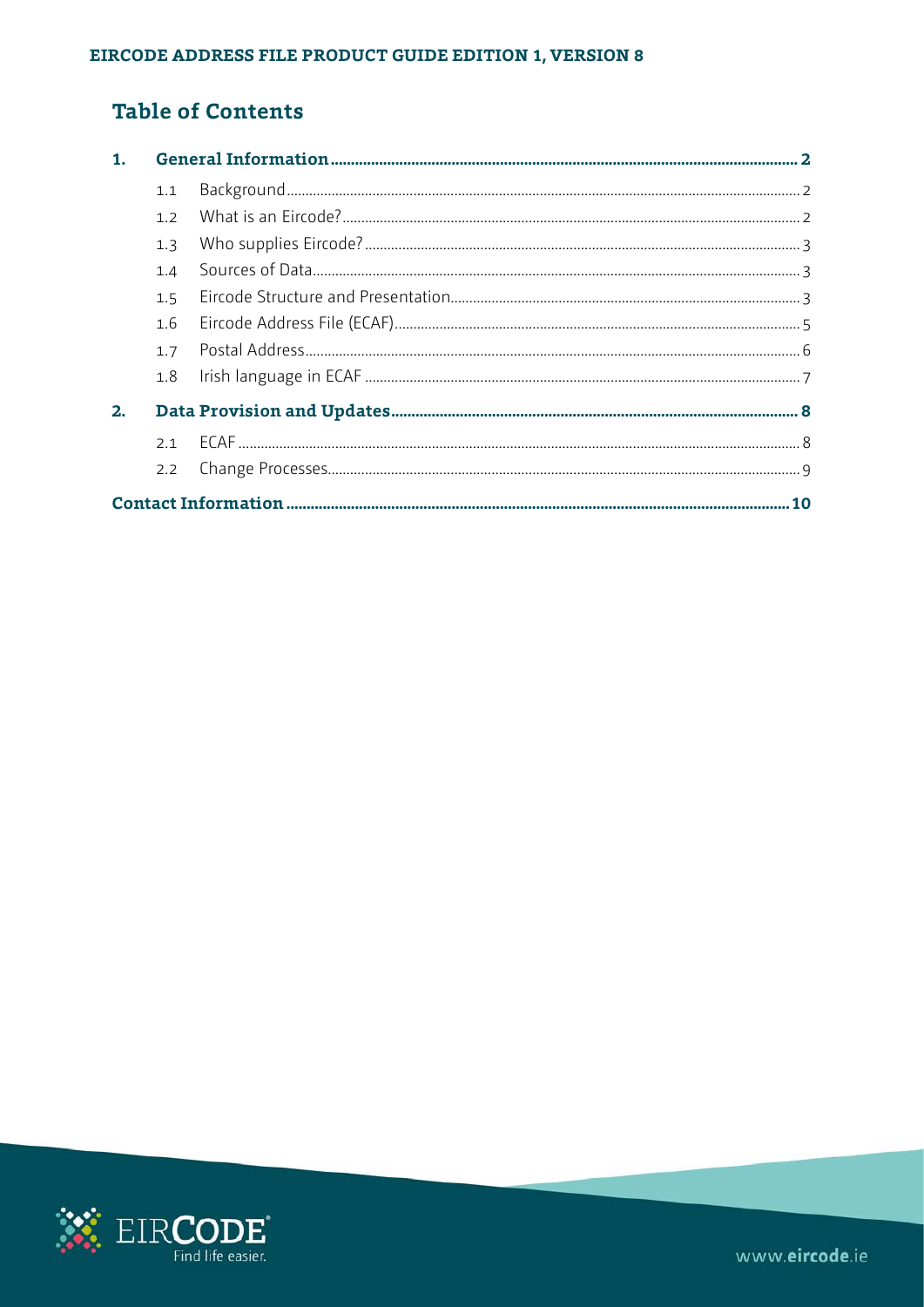# **Using the Eircode Address File Prodcut Guide**

# **Introduction**

This is the product guide to the Eircode Address File (ECAF) data product. The document is structured in two sections.

# **1. General Information**

This section covers the following topics:

- What is an Eircode
- The structure of an Eircode
- Recommendation for storage and presentation
- Describes the ECAF data product
- Describes the postal address in the ECAF
- Describes how Irish language is included in the ECAF

# **2. Data Provision and Updates**

This section covers the following topics:

- Data supply format and options for receiving updates
- Business process considerations

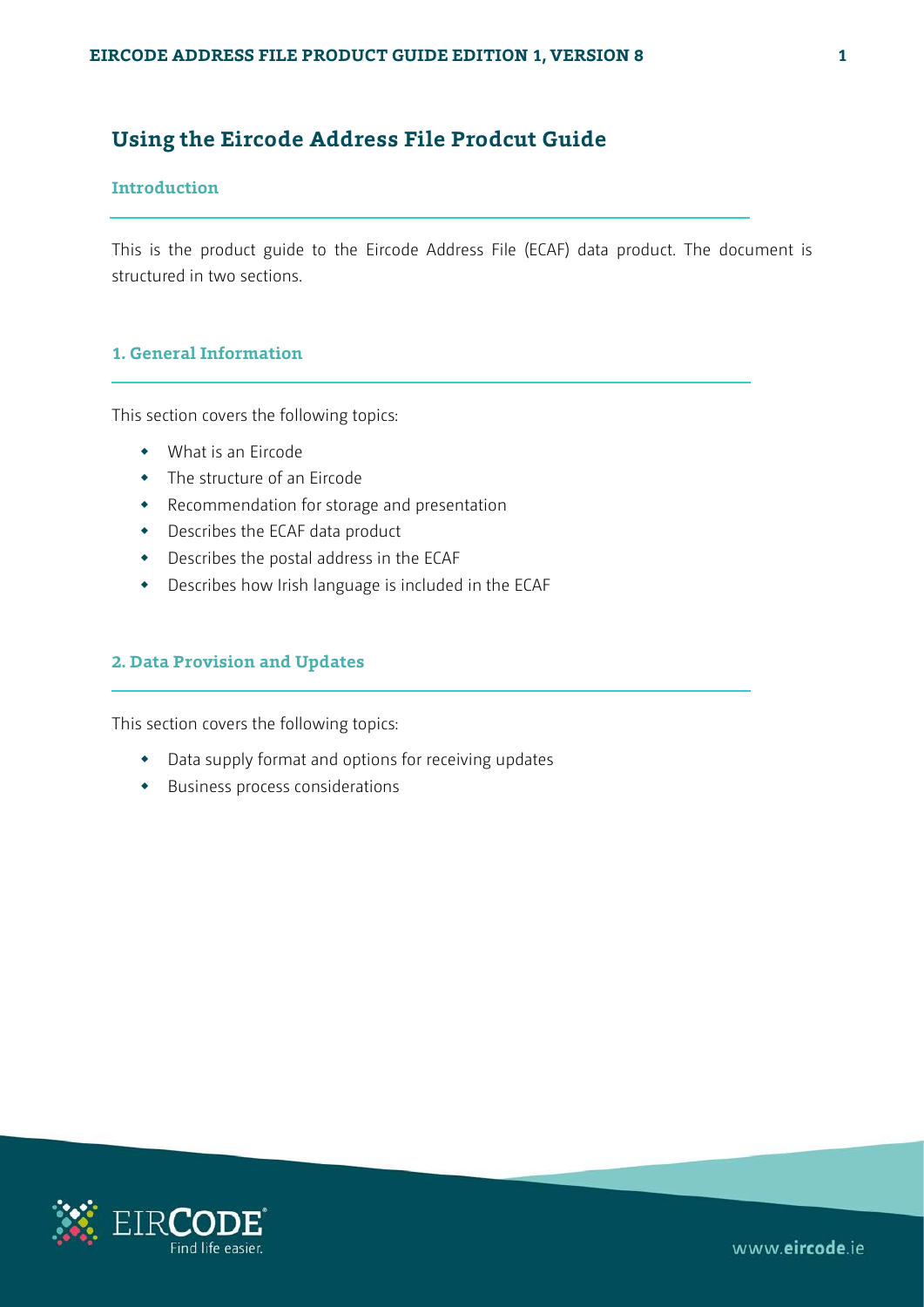# <span id="page-3-0"></span>**1. General Information**

# <span id="page-3-1"></span>**1.1 Background**

Every address in Ireland will receive its Eircode in Summer 2015. Ireland will be the first country in the world to have a public database of unique identifiers for all properties which will assist citizens, businesses and public bodies to locate every individual address in the country.

An Eircode will identify an individual address – rural or urban - and help show exactly where it is located. Postcodes in most other countries only identify clusters or groups of addresses. The Eircode is much more than just a postcode. It is a smart location code for all Irish addresses.

In Summer 2015, all 2.2 million addresses in the country will be directly notified of the Eircode for their address. It is anticipated that there will be rapid take-up and quick adoption of Eircode by the Public and businesses. At that time, all major state bodies will be using Eircode in correspondence and in their dealings with their customers.

People and businesses will not need to change their address, they will just add the Eircode to their current address. While the use of Eircode will not be mandatory on mail, many organisations and businesses will start to ask people to provide their Eircode as a normal part of doing business (e.g. to capture address details faster and more accurately, to improve delivery accuracy).

# <span id="page-3-2"></span>**1.2 What is an Eircode?**

Eircode are location codes for Irish addresses. An Eircode will be assigned to every residential and non-residential address in Ireland that receives post, as defined by the Universal Service Provider for postal services in Ireland. Throughout this document the term "Postal Address" always refers to a delivery address as defined by Irish Standard - I.S. EN 14142-1:2011 (Postal services. Address databases), as operated by the Universal Service Provider, An Post.

One or more Eircodes are assigned per building depending on the number of unique addresses within the building. For multi-occupancy residential premises, each individual address, e.g. "Apartment 1" receives its own Eircode. For multi-occupancy business premises unique address information is required, e.g. "Unit 1", otherwise the businesses are assigned the same Eircode.

For multi-occupancy mixed use buildings Eircodes are not shared between residential and nonresidential addresses. The only exception to this rule is where the entire address is both residential and non-residential, e.g. a farm house.

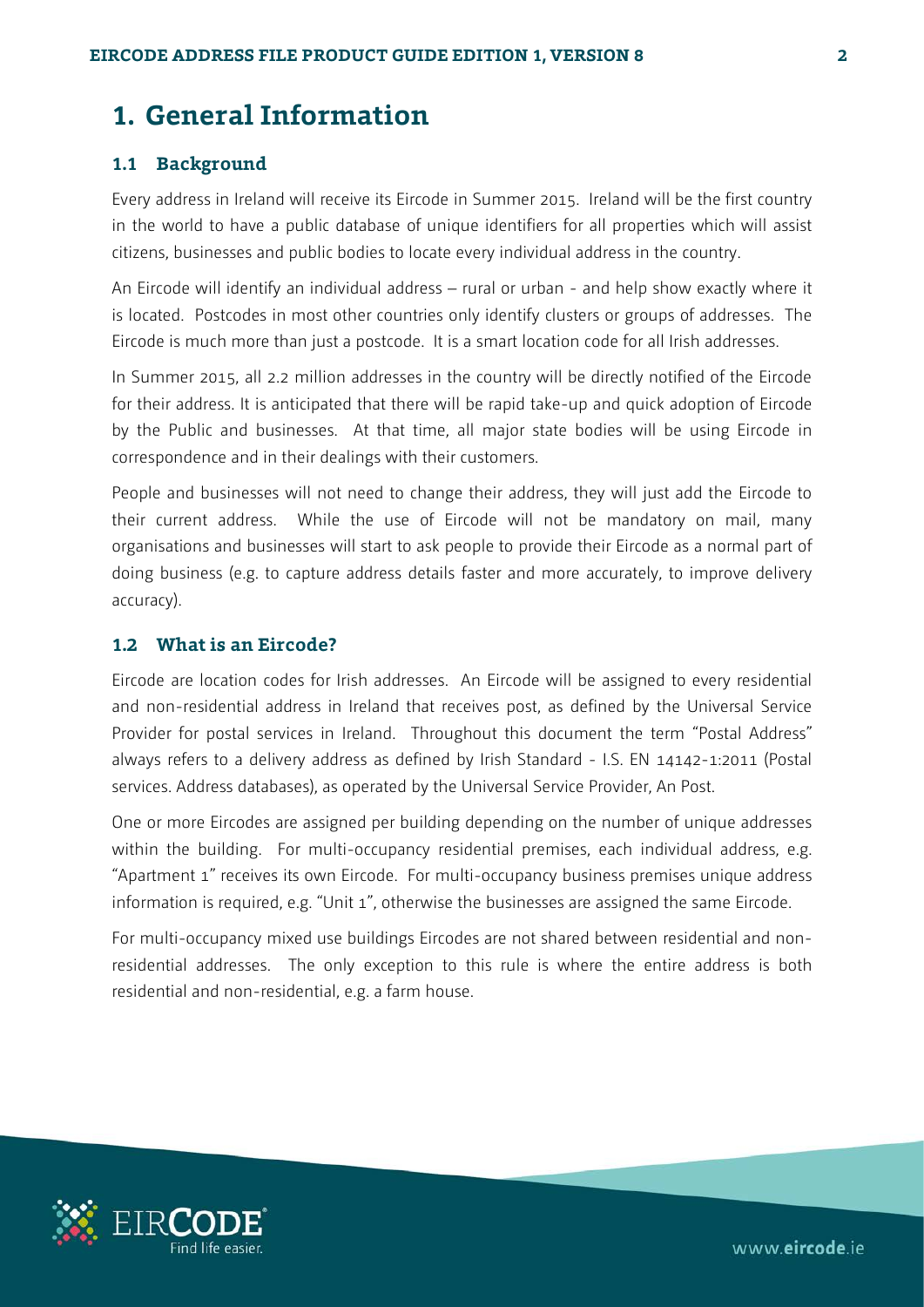# <span id="page-4-0"></span>**1.3 Who supplies Eircode?**

Eircode (the company), part of Capita Business Support Services (Ireland) Ltd is the Postcode Management Licence Holder (PMLH) and was awarded the government licence to design, launch and manage a postcode system for Ireland. This included the design and assignment of the postcode – now called "Eircode.

Find out more by visiting the Eircode website [www.eircode.ie](http://www.eircode.ie/)

# <span id="page-4-1"></span>**1.4 Sources of Data**

The source data is supplied by An Post Geodirectory Limited, which sources information from Ordnance Survey Ireland, The Placenames Branch (Department of Arts, Heritage and the Gaeltacht) and the Universal Service Provider for postal services in Ireland, An Post.

# <span id="page-4-2"></span>**1.5 Eircode Structure and Presentation**

An Eircode is a seven-character postcode consisting of two elements:

- 1. Three-character Routing Key
- 2. Four-character Unique Identifier



\* "W" allowed for only in D6W

# **1.5.1 Recommendations for Storage and Presentation**

- An Eircode should always be stored as a single string of seven upper case characters in IT systems, i.e. A65F4E2.
- An Eircode should always be presented in upper case as two parts separated by a space, on stationary, mail items, computer forms, etc. i.e. A65 F4E2 and never A65F4E2.

## **1.5.2 Routing Key**

The Routing Key is the first part of an Eircode and is consistently three characters long. The Universal Service Provider identified principal post towns through which mail is distributed and Eircode assigned Routing Key codes to those principal post towns. The Routing Key format is Letter-Number-Number with the single exception of D6W for the Dublin 6W postal district. The existing Dublin Postal Districts 1 to 24 have been retained as D01 to D24. The Routing Key letter

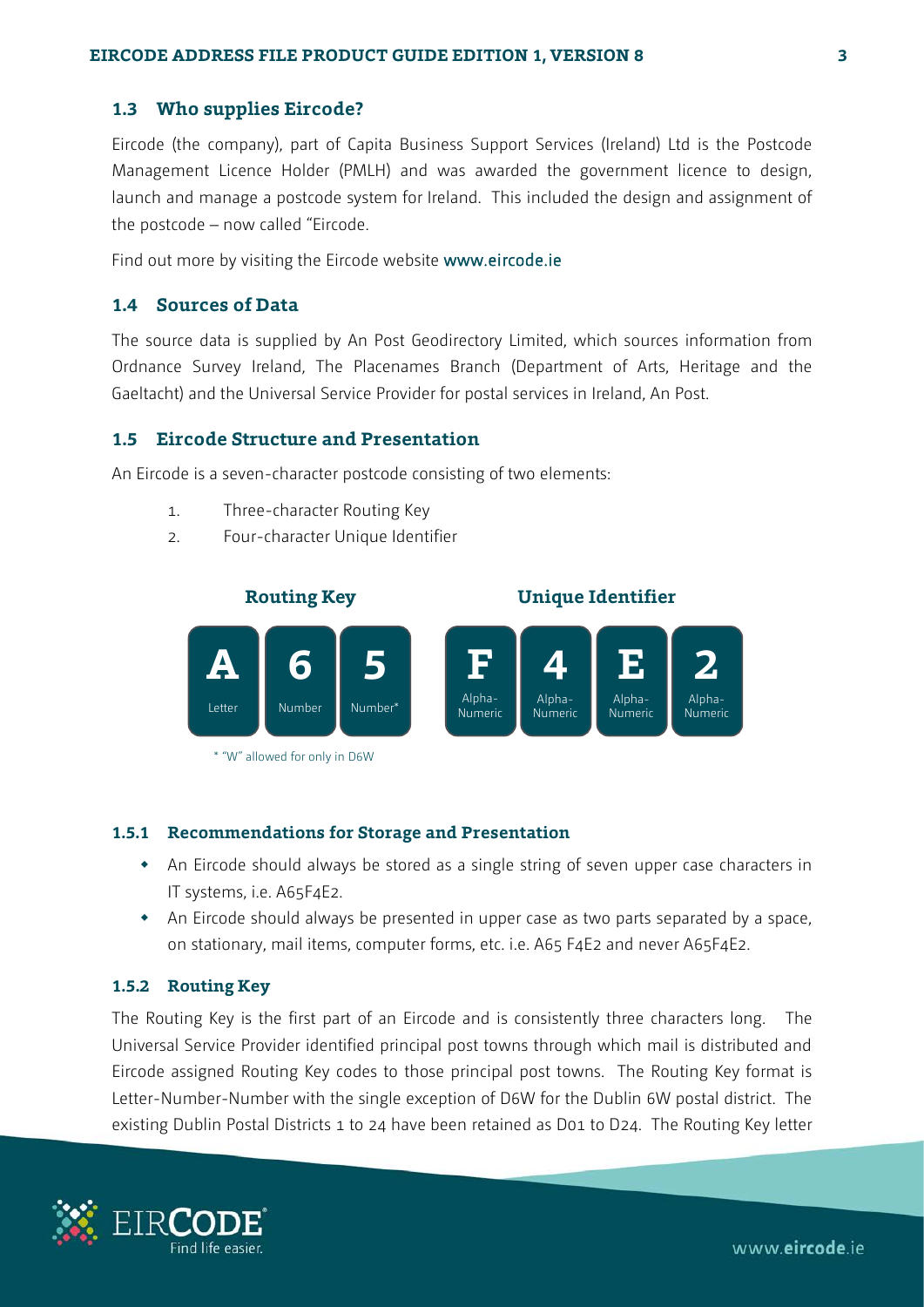and numbers assigned to the remainder of the 139 Routing Keys are not directly linked to counties, towns or any other geographic boundaries. A Routing Key will be shared by many properties in an area. Routing keys are fixed once assigned to an address and do not change.

### **1.5.3 Unique Identifier**

The Unique Identifier is the second part of an Eircode and consistently comprises four characters. The Unique Identifier is unique within each Routing Key, but not across Routing Keys. Unique Identifiers are not assigned in any sequence order, nor is there any hierarchical grouping information contained in the Unique Identifier. Unique Identifiers are fixed once generated to an Eircode, and are only retired if there is a change of building use, e.g. A Georgian House is converted into a block of apartments.

The Unique Identifier has the same allowable characters in each position, twenty five characters in total defined from the following available list of numbers and letters:

| NUMBERS: | 0,1,2,3,4,5,6,7,8,9                           |
|----------|-----------------------------------------------|
| LETTERS: | $A, C, D, E, F, H, K, N, P, R, T, V, W, X, Y$ |

This provides 25 x 25 x 25 x 25 possible combinations, which allows a maximum of 390,625 Eircodes per Routing Key.

# **1.5.4 Character Set**

The characters allowed in each position in an Eircode are as below:

| Component          | Position       | <b>Allowed Characters</b>                   |
|--------------------|----------------|---------------------------------------------|
| <b>Routing Key</b> | $\mathbf{1}$   | A, C, D, E, F, H, K, N, P, R, T, V, W, X, Y |
|                    | $\overline{2}$ | $0 - 9$                                     |
|                    | $\overline{3}$ | o-9 with the exception of W for D6W         |
| Unique Identifier  | $\overline{4}$ | o-9 and A,C,D,E,F,H,K,N,P,R,T,V,W,X,Y       |
|                    | 5              |                                             |
|                    | 6              |                                             |
|                    | $\overline{7}$ |                                             |

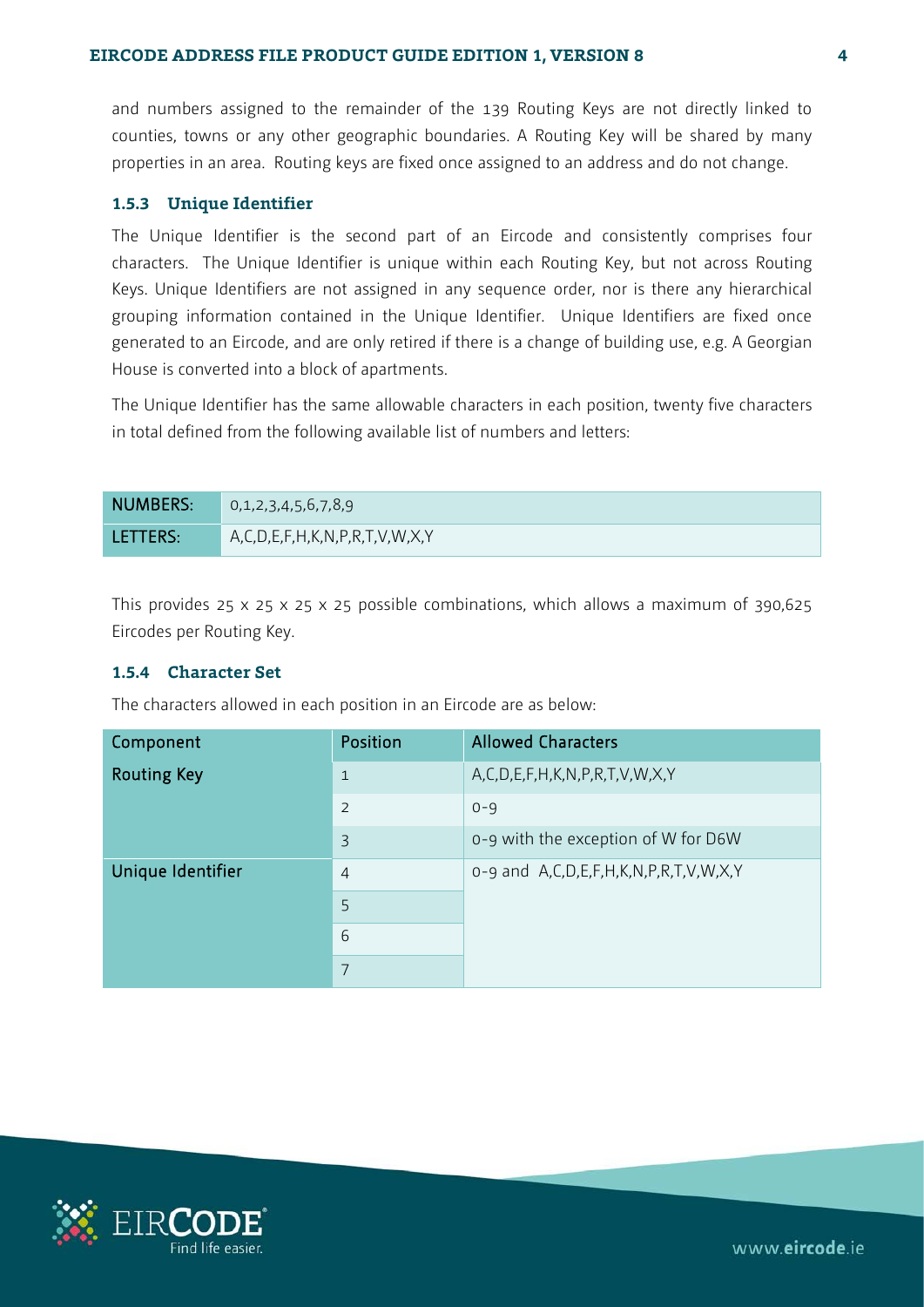# <span id="page-6-0"></span>**1.6 Eircode Address File (ECAF)**

ECAF is the Eircode Address File which contains one record for each Postal Address. English language and Irish language versions are available. It is distributed as a flat file, details of data provision and updates are provided in sectio[n 2.](#page-9-0)

Address information in the ECAF is currently stored in upper case only.

The ECAF file layout is as follows:

| <b>Address Group</b>         | <b>ECAF field</b>                                                 | Max. field<br>length |
|------------------------------|-------------------------------------------------------------------|----------------------|
| Unique Identifier            | ECAF ID                                                           | 10                   |
| <b>Premises Elements</b>     | Department                                                        | 60                   |
|                              | Organisation                                                      | 60                   |
|                              | Sub Building Name (e.g. 'Flat 1')                                 | 60                   |
|                              | Building Name (e.g. 'Rose Cottage')                               | 60                   |
|                              | Building Number (e.g. 22)                                         | 40                   |
| <b>Thoroughfare Elements</b> | Building Group (e.g. 'Marian Terrace')                            | 60                   |
|                              | Primary Thoroughfare (e.g. 'Griffith Road')                       | 40                   |
|                              | Secondary Thoroughfare (e.g. Navan Road')                         | 40                   |
| <b>Locality Elements</b>     | Locality (e.g.<br>Primary<br>'Cookstown<br>Industrial<br>Estate') | 40                   |
|                              | Secondary Locality (e.g. 'Manorhamilton')                         | 40                   |
|                              | Post Town (e.g. 'Dublin 14')                                      | 40                   |
|                              | Post County (e.g. 'Cork')                                         | 30                   |
| Eircode                      | Eircode (e.g. 'A65R2AF')                                          | $\overline{7}$       |
| <b>Address</b>               | Address Line 1                                                    | 200                  |
|                              | Address Line 2                                                    | 200                  |
|                              | Address Line 3                                                    | 200                  |
|                              | Address Line 4                                                    | 200                  |
|                              | Address Line 5                                                    | 200                  |
|                              | Address Line 6                                                    | 200                  |
|                              | Address Line 7                                                    | 200                  |
|                              | Address Line 8                                                    | 200                  |
|                              | Address Line 9                                                    | 200                  |
| AN POST GEODIRECTORY ID      | Address Reference                                                 | 16                   |

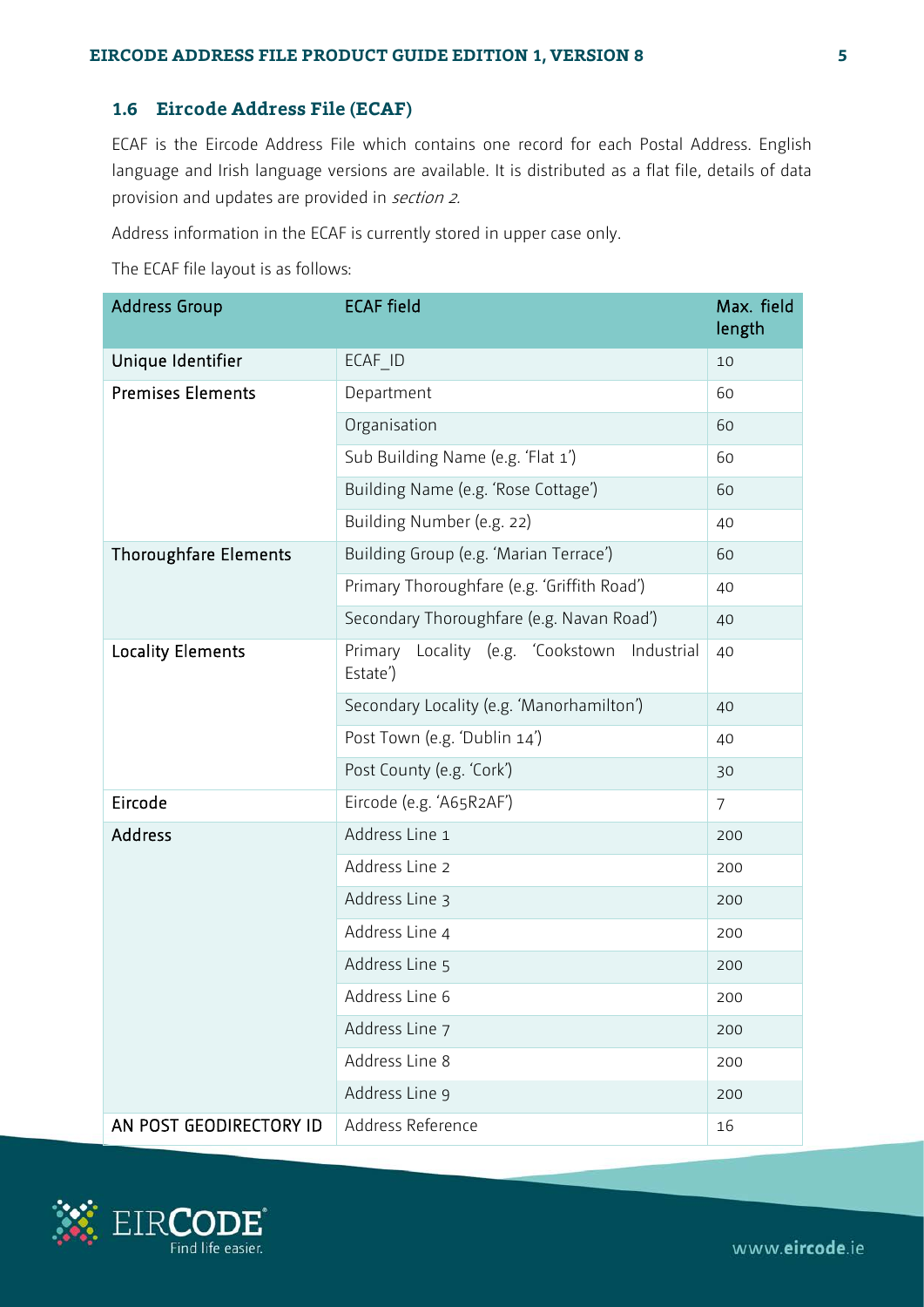## **EIRCODE ADDRESS FILE PRODUCT GUIDE EDITION 1, VERSION 8 6**

The unique identifier in the ECAF is the ECAF ID. This unique identifier allows each address in the ECAF to be uniquely identified. It can also be used as index once the data has been imported into a relational database. This is a numeric field that can store values from 0 to 2,147,483,647. It is represented as a number up to 10 digits long. All other fields are alphanumeric.

The ADDRESS\_REFERENCE is the An Post GeoDirectory address reference identifier used by the Universal Service Provider.

The Eircode is always the last line of a Postal Address generated within the state, e.g. if an address has four lines then the Eircode will be on its own on Address Line 5. For inbound international mail the country name IRELAND should be appended as the last line of the Postal Address.

# <span id="page-7-0"></span>**1.7 Postal Address**

The postal address as defined by Irish Standard - I.S. EN 14142-1:2011 (Postal services. Address databases), as operated by the Universal Service Provider, An Post, is the address used in the ECAF.

An Post, the Universal Service Provider, prompts postal users to use the addressing format required to maximise the effectiveness and efficiency of the postal service. Their addressing guides comply with the Universal Postal Union's (UPU) (the United Nations body responsible for promoting standards in the postal industry across the World) addressing guidelines.

The Postal Address is made up of a number of parts as outlined in the table below.

| <b>Address Parts</b>                                  |
|-------------------------------------------------------|
| Department                                            |
| Organisation                                          |
| Sub Building Name (e.g. 'Flat 1')                     |
| Building Name (e.g. 'Rose Cottage')                   |
| Building Number (e.g. 22)                             |
| Building Group (e.g. 'Marian Terrace')                |
| Primary Thoroughfare (e.g. 'Griffith Road')           |
| Secondary Thoroughfare (e.g. Navan Road')             |
| Primary Locality (e.g. 'Cookstown Industrial Estate') |
| Secondary Locality (e.g. 'Manorhamilton')             |
| Post Town (e.g. 'Dublin 14')                          |
| Post County (e.g. 'Cork')                             |
| Eircode (e.g. 'A65F4E2')                              |

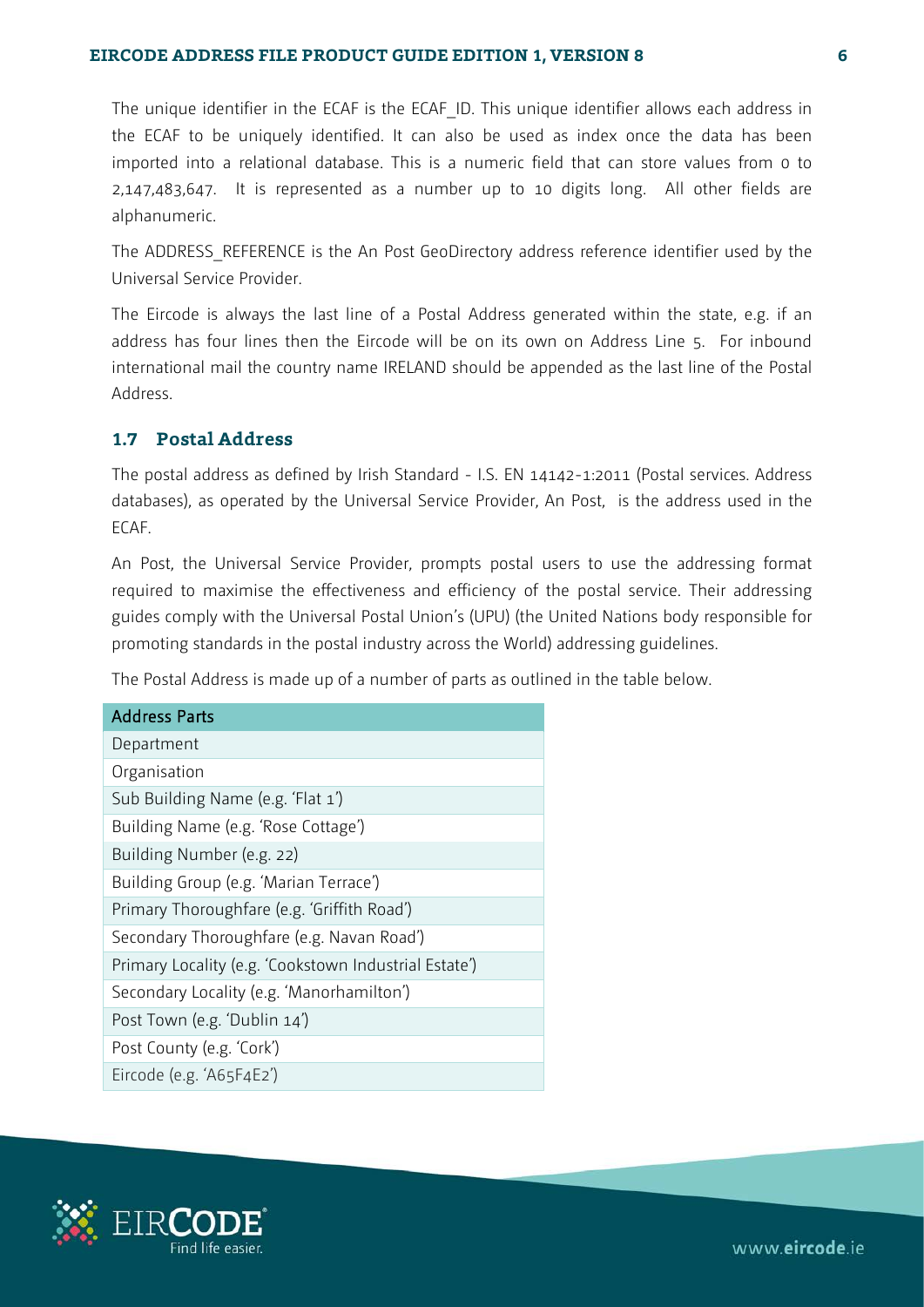There are twelve possible address parts but no Postal Address contains more than eight address lines. A set of rules is applied to the twelve possible address parts to construct an address with a maximum of eight lines plus a line for the Eircode. The results are stored in the ECAF as described in sectio[n 1.6](#page-6-0).

# <span id="page-8-0"></span>**1.8 Irish language in ECAF**

The ECAF is bilingual by design.

If a translation is not available the English version of the address is used.

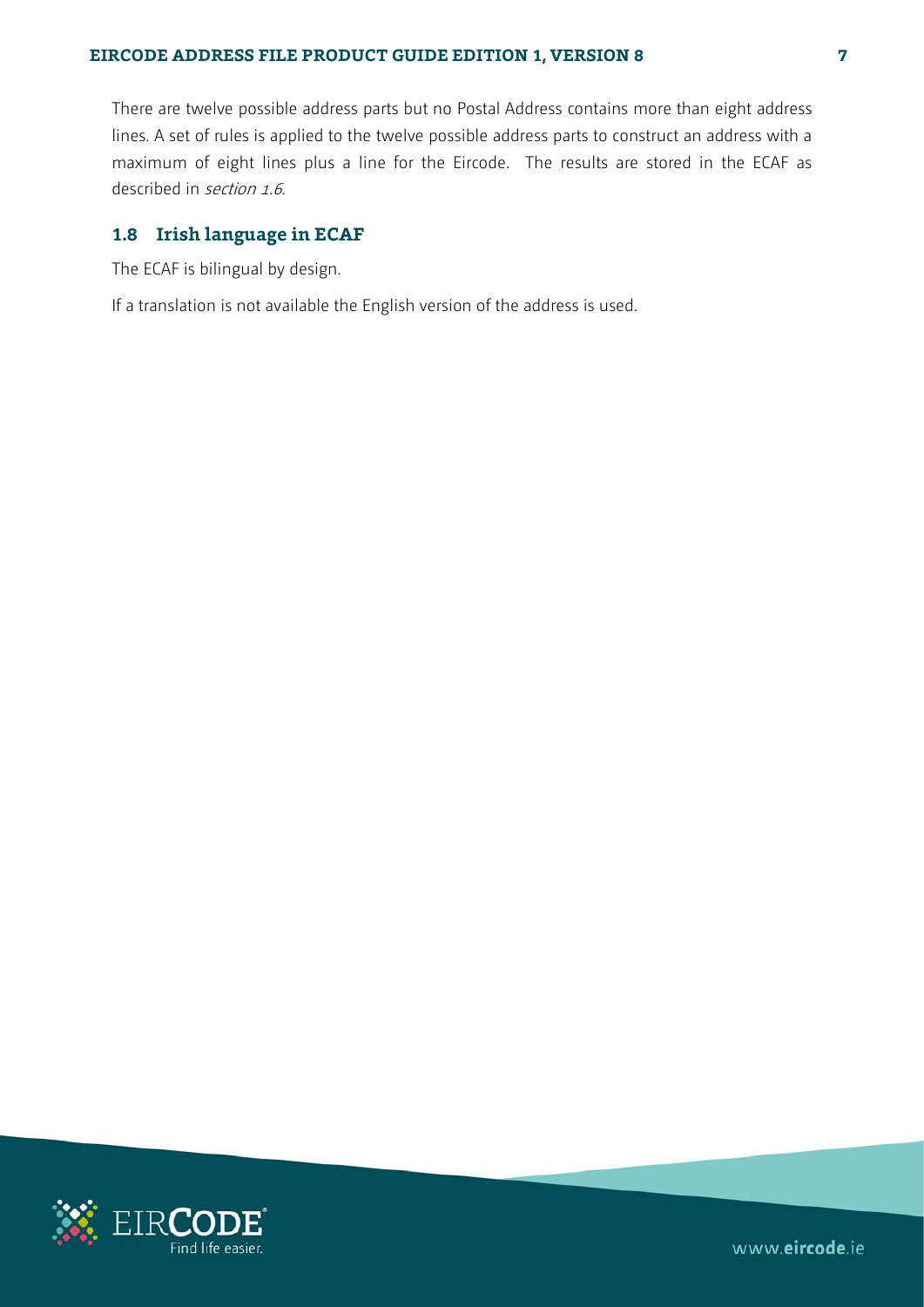# <span id="page-9-0"></span>**2. Data Provision and Updates**

Updates are available from Eircode on a quarterly basis. These are available for secure download via the Eircode website [www.eircode.ie](http://www.eircode.ie/)

# <span id="page-9-1"></span>**2.1 ECAF**

There are two types of update available for the ECAF:

- Complete dataset
- Update only

The simplest way to update the ECAF is to take regular refreshes of the full dataset, removing the current data and replacing it with the updated complete dataset. This is low effort and guarantees that the version of the ECAF is fully up-to-date and correct.

An Update Only version is also available but each update must be rigidly applied in the correct order, one version after another.

The data is stored in text files that are tab delimited with column headers as the first line and each subsequent line is a row of data. The lines are separated by newline characters. The character encoding is Windows 1252.

| Description      | Character                   | Ascii values    |
|------------------|-----------------------------|-----------------|
| <b>Delimiter</b> | Tab $(\n\t\setminus t)$     | 0X09            |
| <b>Newline</b>   | Newline $(\rceil \nceil n)$ | $0x0A$ , $0x0D$ |

## **2.1.1 Complete Dataset**

The Complete Dataset consists of a single zip file with both English and Irish versions of a text file that contains the whole dataset for this release of the ECAF. The schema of the ECAF is described in *Section 1.6 [Eircode Address File](#page-6-0)*. The file size estimate for the Complete Dataset zip file is 120Mb, the unzipped contents are approximately 600Mb.

When updating an ECAF with the complete dataset, the existing data for the ECAF table should be removed, leaving an empty table. Then import the new file into the table giving a fully updated ECAF table.

# **2.1.2 Update Only Dataset**

The update only dataset consists of a single zip file with both English and Irish versions of two text files that contain all the changes required to add, update and remove the necessary records to upgrade ECAF from one release to the next. The zip file size estimate is currently unknown but will be substantially less than the Complete Dataset file.

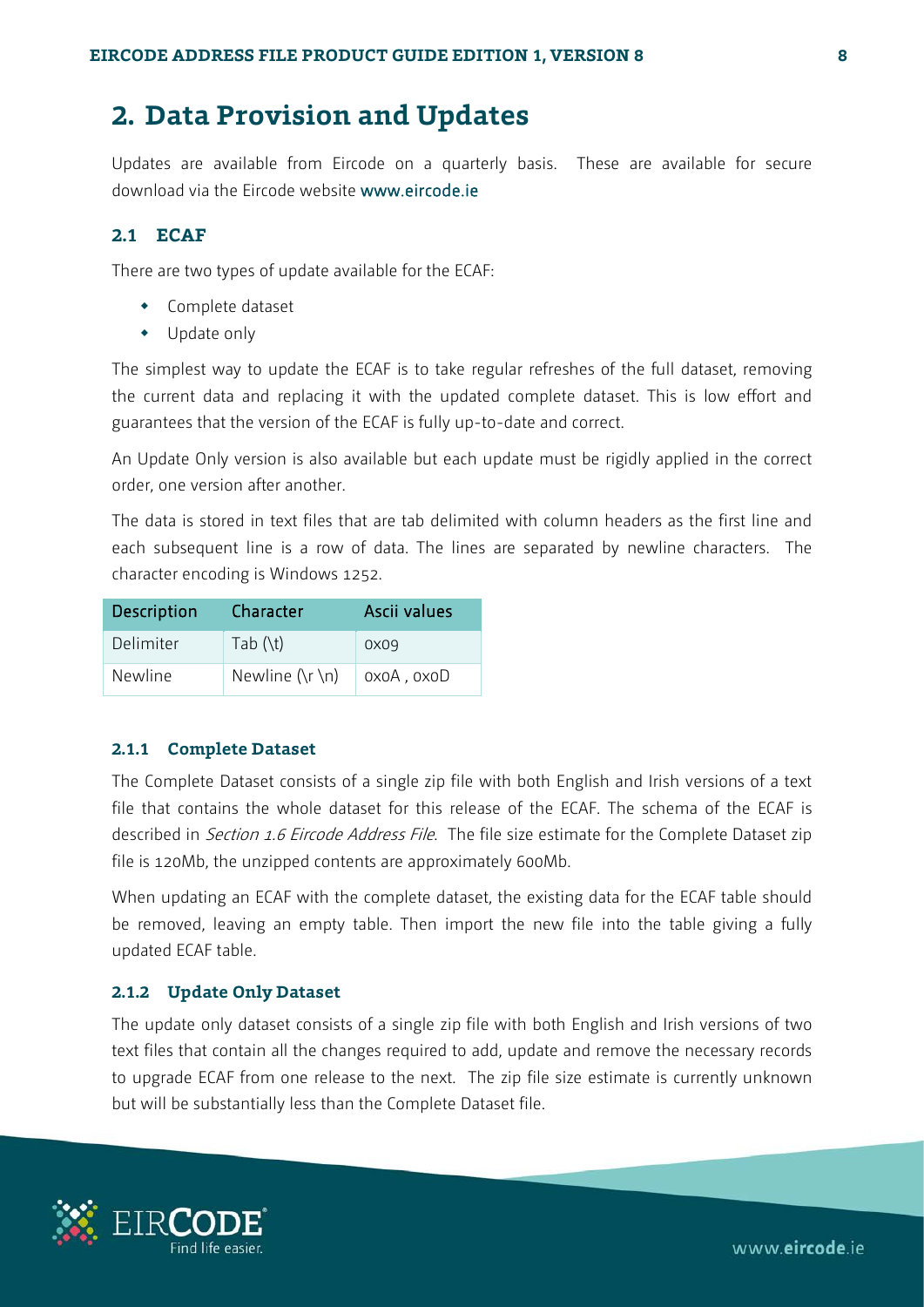#### **2.1.2.1** *Insert and Update File for Update Only process*

The *Insert and Update File* contains new records to insert and records to modify. Each data record in the file contains its unique identifier, ECAF ID. If the record does not already exist it should be inserted. If the record exists then it should be overwritten with the complete ECAF data row in the update file. The file format of the *Insert and Update file* is the same as the Complete Dataset file.

### **2.1.2.2** *Delete File for Update Only process*

The *Delete File* contains details of all the records that need to be removed from the ECAF as part of the release.

Each data row will contain an ECAF ID of the record to remove from the ECAF as illustrated below:

| ECAF ID    |  |
|------------|--|
| 1000235479 |  |
| 1000246579 |  |

When each data record in the delete file has been processed then the ECAF update process is complete.

### <span id="page-10-0"></span>**2.2 Change Processes**

ECAF updates bring changes to addresses, and in certain cases, changes to Eircodes. Users should consider how their business processes will cater for the following:

Changed Address Elements

A thoroughfare, building name, etc. which previously had a different name to its current name

- Retired Address Elements A thoroughfare, locality, etc. that no longer exists in any Postal Address.
- Retired Eircodes

When buildings are demolished, or if a building is changed from multi-unit to a single unit, then associated Eircodes are retired.

Replacement Eircodes

There may be exceptional circumstances that require an Eircode to be retired and substituted with another Eircode. If this occurs it will most likely be driven by updated sub-building information for multi-unit buildings that results in these addresses being given their own unique Eircode. It is Eircode's policy not to change the Eircode once issued, however, if an issue is raised regarding an Eircode it will be reviewed against the Code of Practice.